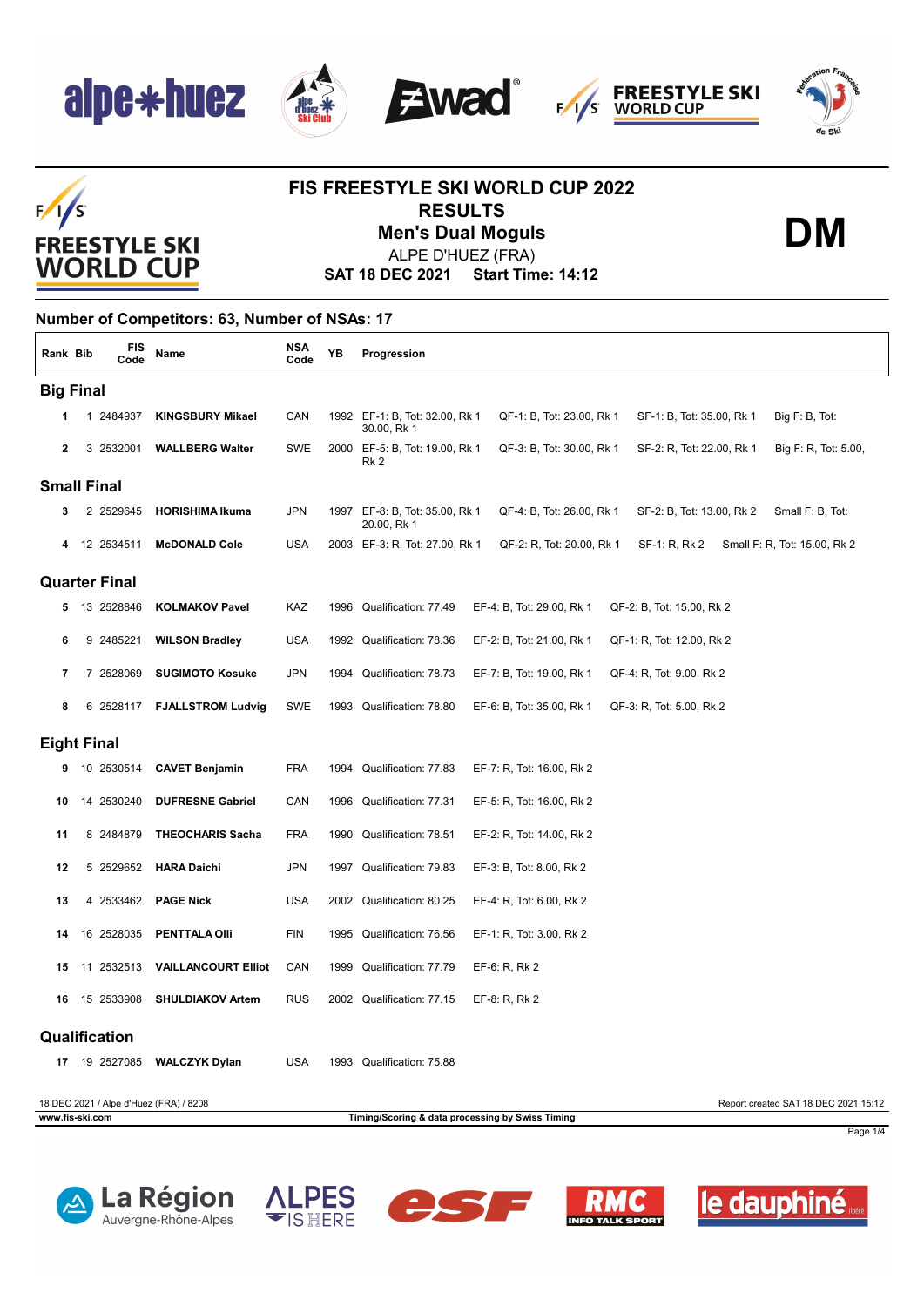





**DM**

### $F/1/S$ **FREESTYLE SKI WORLD CUP**

### **FIS FREESTYLE SKI WORLD CUP 2022 RESULTS**

**Men's Dual Moguls**

**SAT 18 DEC 2021 Start Time: 14:12** ALPE D'HUEZ (FRA)

| Rank Bib | FIS<br>Code | Name                     | NSA<br>Code | YB   | Progression               |
|----------|-------------|--------------------------|-------------|------|---------------------------|
| 18       | 9 2528237   | <b>SALONEN Jimi</b>      | <b>FIN</b>  | 1994 | Qualification: 74.93      |
| 19       | 23 2527554  | <b>TADE Marco</b>        | SUI         | 1995 | Qualification: 74.60      |
| 20       | 13 2532059  | <b>NOVITSKII Nikita</b>  | <b>RUS</b>  |      | 2000 Qualification: 74.42 |
| 21       | 21 2529411  | <b>ELOFSSON Felix</b>    | <b>SWE</b>  |      | 1995 Qualification: 73.54 |
| 22       | 45 2532044  | <b>MOUILLE Thibaud</b>   | <b>FRA</b>  | 1999 | Qualification: 72.90      |
| 23       | 54 2535572  | <b>JEANNESSON Mateo</b>  | <b>GBR</b>  |      | 2004 Qualification: 72.72 |
| 24       | 12 2535067  | <b>ANDREEV Nikita</b>    | <b>RUS</b>  |      | 2004 Qualification: 72.37 |
| 25       | 26 2533249  | <b>CROZET James</b>      | <b>FRA</b>  | 1999 | Qualification: 72.32      |
| 26       | 64 2532799  | <b>BOURDETTE Marius</b>  | <b>FRA</b>  | 1999 | Qualification: 71.61      |
| 27       | 48 2531950  | <b>FENELEY William</b>   | <b>GBR</b>  | 1999 | Qualification: 70.06      |
| 28       | 56 2528801  | <b>ZHAO Yang</b>         | <b>CHN</b>  |      | 1992 Qualification: 68.23 |
| 29       | 39 2532088  | <b>TSINN Oleg</b>        | KAZ         | 1999 | Qualification: 67.25      |
| 30       | 5 2532811   | <b>HOLMGREN Albin</b>    | SWE         | 2001 | Qualification: 66.02      |
| 31       | 31 2532859  | <b>BONDAREV Anton</b>    | KAZ         |      | 2000 Qualification: 64.43 |
| 32       | 40 2533013  | <b>DONG Mingwei</b>      | <b>CHN</b>  |      | 1994 Qualification: 63.03 |
| 33       | 27 2533901  | <b>ALEYNIKOV Mikhail</b> | <b>RUS</b>  |      | 2002 Qualification: 62.79 |
| 34       | 34 2531178  | <b>SUIKKARI Johannes</b> | <b>FIN</b>  |      | 1996 Qualification: 61.94 |
| 35       | 41 2532502  | <b>CONEDERA Martino</b>  | SUI         |      | 2002 Qualification: 60.55 |
| 36       | 61 2528799  | <b>CHEN Kang</b>         | <b>CHN</b>  |      | 1993 Qualification: 60.25 |
| 37       | 37 2530808  | <b>BELLUCCI Massimo</b>  | ITA         |      | 1999 Qualification: 60.10 |
| 38       | 44 2528644  | <b>KOBER Jordan</b>      | CAN         | 1996 | Qualification: 59.92      |
| 39       | 58 2533002  | <b>BUZZI Enea</b>        | SUI         |      | 2004 Qualification: 58.25 |

18 DEC 2021 / Alpe d'Huez (FRA) / 8208 Report created SAT 18 DEC 2021 15:12

**www.fis-ski.com Timing/Scoring & data processing by Swiss Timing**

Page 2/4









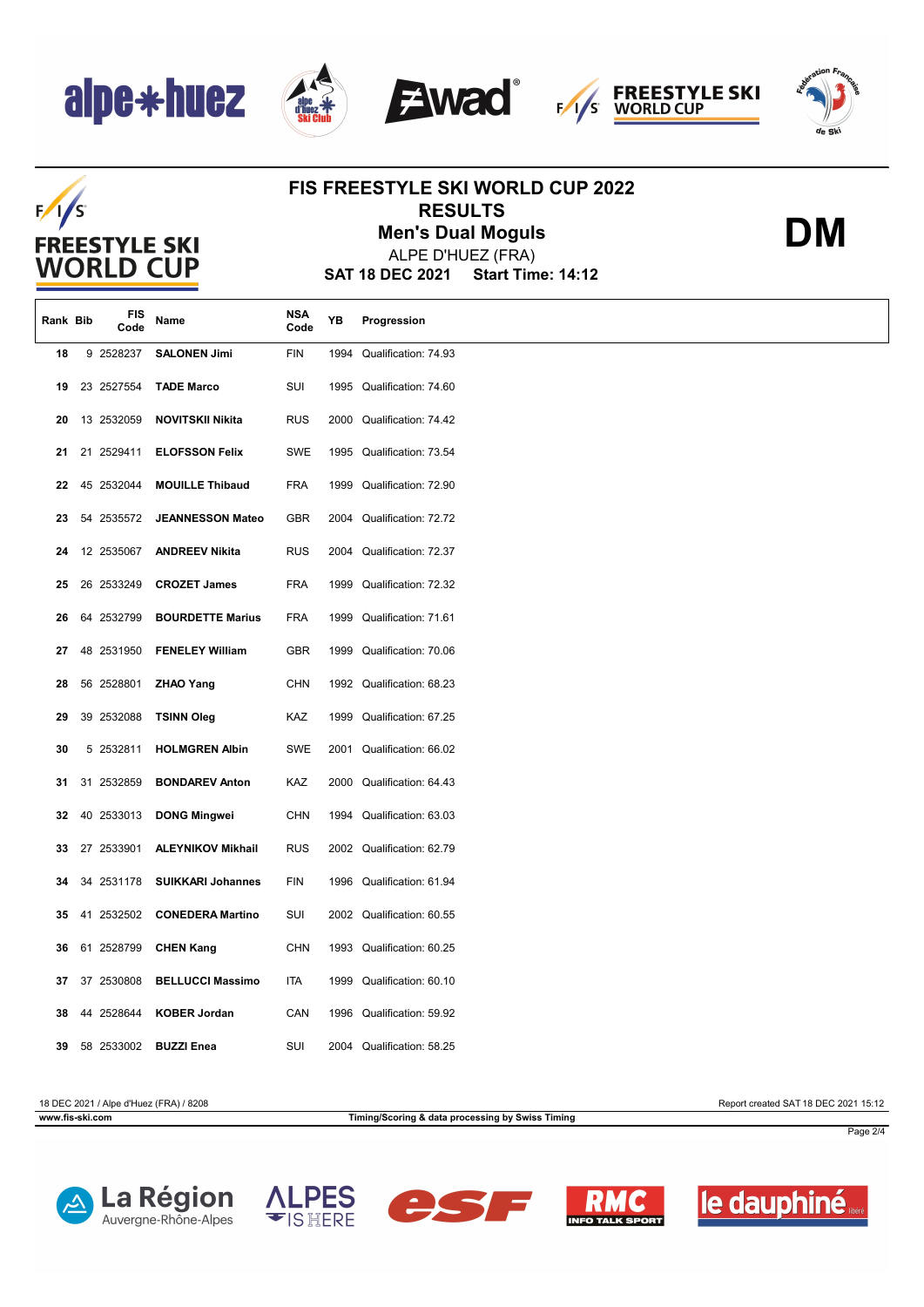





**DM**

### $F/I/S$ **FREESTYLE SKI WORLD CUP**

### **FIS FREESTYLE SKI WORLD CUP 2022 RESULTS**

**Men's Dual Moguls**

**SAT 18 DEC 2021 Start Time: 14:12** ALPE D'HUEZ (FRA)

| Rank Bib | FIS<br>Code | Name                                     | <b>NSA</b><br>Code | YB   | Progression               |
|----------|-------------|------------------------------------------|--------------------|------|---------------------------|
| 40       | 62 2532862  | <b>ROMANOV Sergey</b>                    | KAZ                | 2001 | Qualification: 58.20      |
| 41       | 35 2537254  | LI Musai                                 | <b>CHN</b>         |      | 2003 Qualification: 58.13 |
| 42       | 53 2534498  | <b>YEREMENKO Artur</b>                   | <b>UKR</b>         |      | 2002 Qualification: 57.84 |
| 43       | 55 2534606  | <b>VARGA Maxence</b>                     | <b>FRA</b>         |      | 2002 Qualification: 57.69 |
| 44       | 51 2531671  | <b>MATSUDA So</b>                        | <b>JPN</b>         | 1999 | Qualification: 53.49      |
| 45       | 28 2528086  | <b>MATHESON James</b>                    | <b>AUS</b>         |      | 1995 Qualification: 53.26 |
| 46       | 60 2533687  | <b>AHVENAINEN Akseli</b>                 | FIN                |      | 2002 Qualification: 51.33 |
| 47       | 63 2533573  | <b>BAEK Hyun-Min</b>                     | <b>KOR</b>         |      | 2002 Qualification: 50.08 |
| 48       | 49 2533386  | <b>VIERELA Severi</b>                    | <b>FIN</b>         |      | 2001 Qualification: 47.25 |
| 49       | 24 2530492  | <b>MAKHNEV Andrei</b>                    | <b>RUS</b>         |      | 1997 Qualification: 44.64 |
| 50       | 7 2526671   | <b>SUMMERS Brodie</b>                    | <b>AUS</b>         |      | 1993 Qualification: 44.11 |
| 51       | 38 2527955  | <b>KELLY Brenden</b>                     | CAN                |      | 1995 Qualification: 43.33 |
| 52       | 52 2526517  | <b>ESCOBAR Jules</b>                     | <b>FRA</b>         |      | 1994 Qualification: 27.56 |
| 53       | 33 2534567  | <b>NOVIKOV Viacheslav</b>                | <b>RUS</b>         | 2003 | Qualification: 25.42      |
| 54       | 57 2535392  | <b>GAJDECKA Marek</b>                    | CZE                |      | 2004 Qualification: 17.54 |
| 55       | 36 2534001  | <b>KARJALAINEN Rasmus</b>                | <b>FIN</b>         |      | 2002 Qualification: 12.93 |
|          | 25 2532161  | <b>WOODS Cooper</b>                      | <b>AUS</b>         | 2000 | <b>Qualification: DNF</b> |
|          | 43 2535561  | OFFEL de<br><b>VILLAUCOURT Arthur</b>    | <b>FRA</b>         |      | 2003 Qualification: DNF   |
|          | 46 2534856  | <b>JUNG Daeyoon</b>                      | <b>KOR</b>         |      | 2005 Qualification: DNF   |
|          | 50 2535379  | <b>VERDAGUER Lucas</b>                   | <b>ESP</b>         | 2003 | <b>Qualification: DNF</b> |
|          | 59 2530541  | <b>GERKEN SCHOFIELD</b><br><b>Thomas</b> | <b>GBR</b>         |      | 1998 Qualification: DNF   |
|          | 65 2528624  | <b>SUIRE Martin</b>                      | <b>FRA</b>         |      | 1996 Qualification: DNF   |

18 DEC 2021 / Alpe d'Huez (FRA) / 8208 Report created SAT 18 DEC 2021 15:12

**www.fis-ski.com Timing/Scoring & data processing by Swiss Timing**

Page 3/4